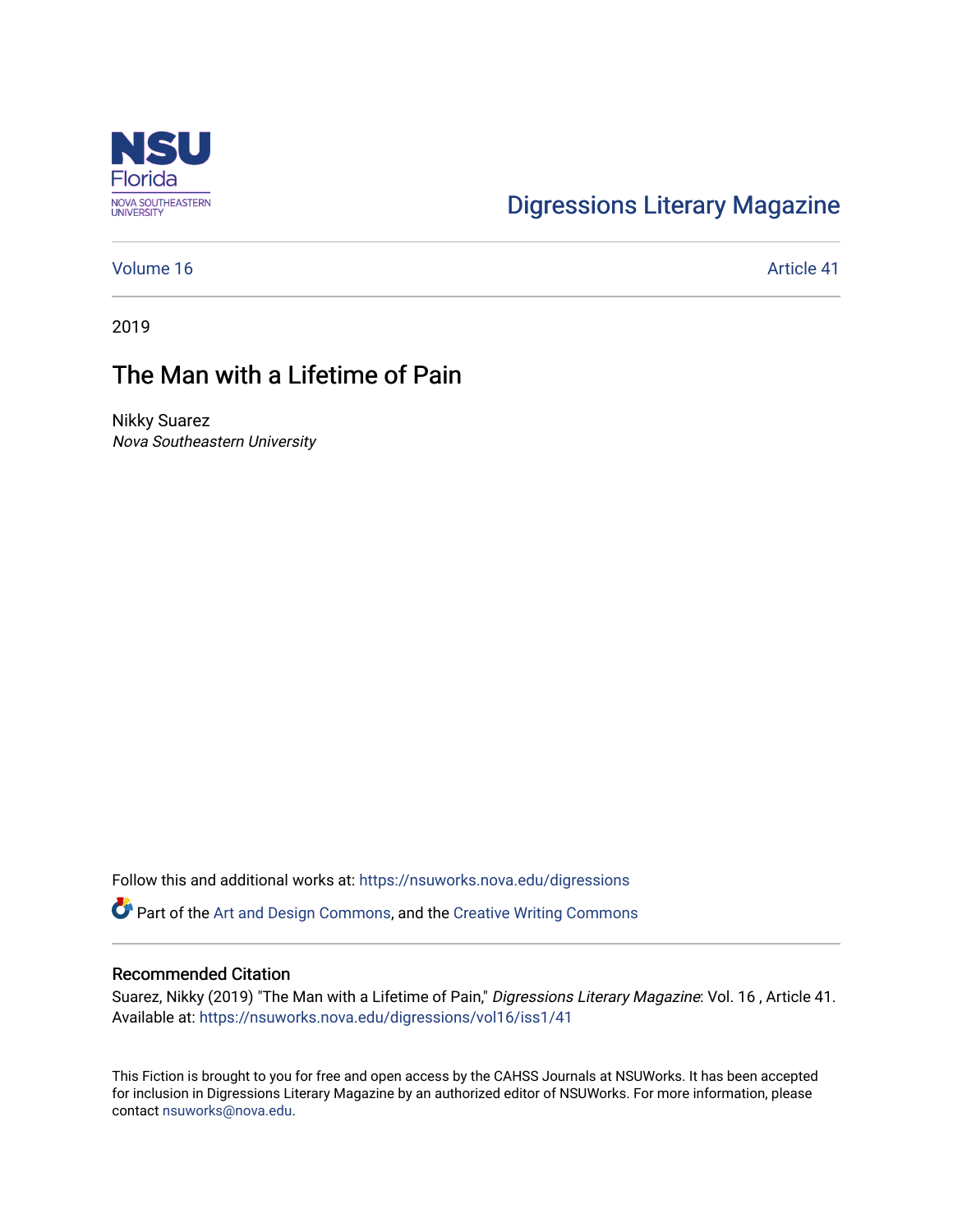## The Man with a Lifetime of Pain

### Author Bio

I am originally from Bogotá, Colombia, born in San Francisco, California, and raised in the Kingdom of Saudi Arabia. In the summer of 2018, I studied abroad in Galway, Ireland and London, England. Here is where my passion for writing was cultivated and I began to find my voice, freeing her through the art and power that words emit. "I declare after all, there is no enjoyment like reading!" – Jane Austen